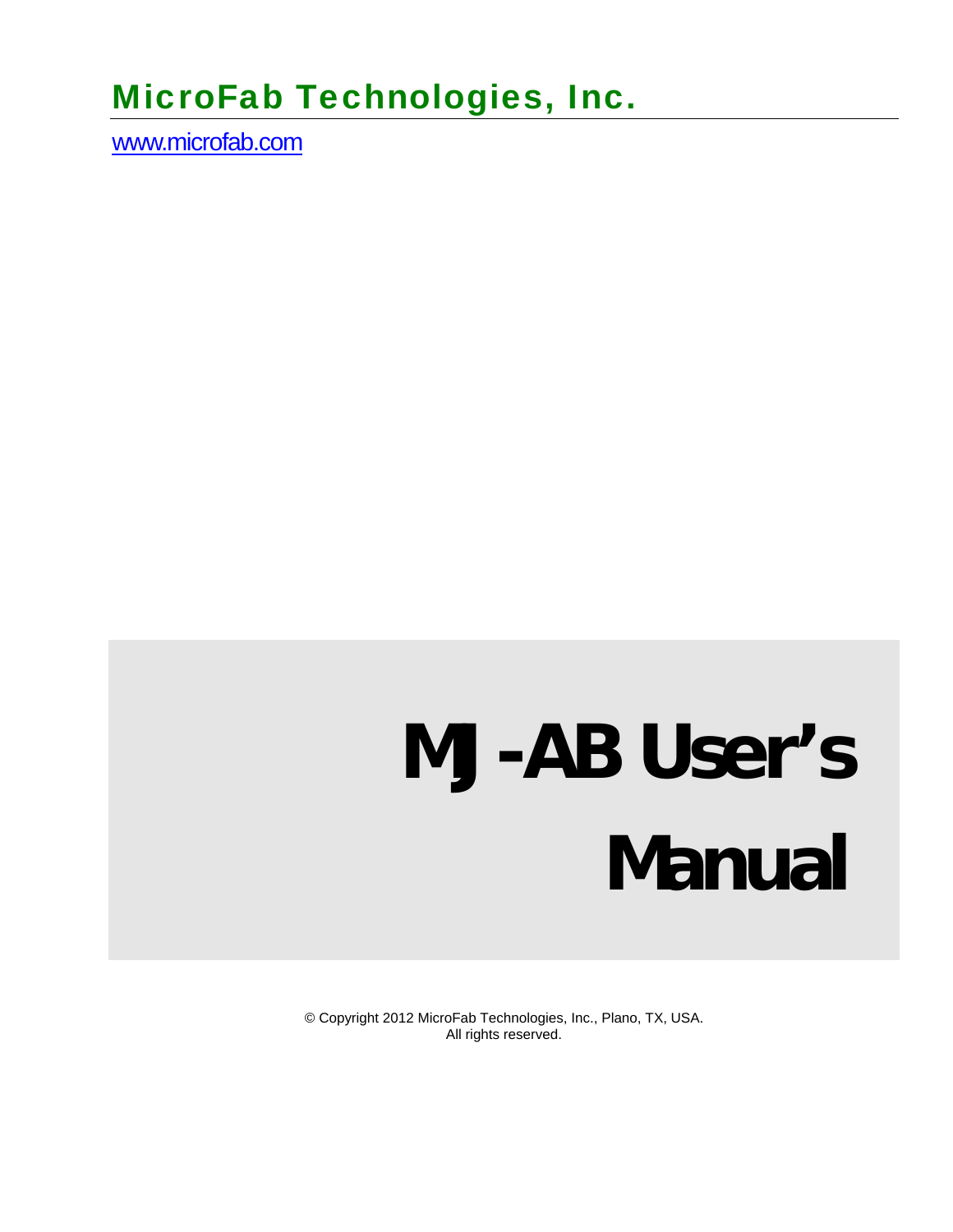#### General Notice:

The information contained in this document is subject to change without notice.

MicroFab makes no warranty of any kind with regard to this material, including but not limited to, the implied warranties of merchantability and fitness for a particular purpose. MicroFab shall not be liable for errors contained herein or for incidental or consequential damages in connection with the furnishing, performance, or use of this material.

#### Regarding Dispensing Device(s)

**All dispensing devices are tested at MicroFab. Test waveforms are established for IPA and DI Water. If your dispenser does not function as expected, repeat these test conditions as described in the form included with each dispensing device. If the device does not dispense IPA or DI Water with the test waveforms, please contact MicroFab.** 

#### **Cleaning procedures for MicroFab's dispensers can be found on the website at www.microfab.com**

#### Warranty

The MJ-AB dispensing device is warranted against defects in material and workmanship for a period of thirty days from date of shipment. During the warranty period, MicroFab will, at its option, either repair or replace units which prove to be defective.

#### Limitation of Warranty

The foregoing warranty shall not apply to defects resulting from improper or inadequate maintenance by Buyer, Buyersupplied software or interfacing, unauthorized modification or misuse, or operation outside of the environmental specifications for the product. MicroFab makes no claim that the unit will operate with jetting devices, dispensing systems, or waveform generators from any other Manufacturer.

| <b>General Safety Considerations</b> |                                                                                                  |  |  |  |
|--------------------------------------|--------------------------------------------------------------------------------------------------|--|--|--|
| Warning                              | The jetting device itself presents no general chemical hazard. However, when fluids are selected |  |  |  |
|                                      | to be dispensed by the operator, appropriate safety measures should be followed as outlined in   |  |  |  |
|                                      | the selected material's MSDS.                                                                    |  |  |  |
| Warning                              | If this product is not used as specified, the protection provided by the equipment could be      |  |  |  |
|                                      | impaired. This product must be used in a normal condition (in which all means for protection are |  |  |  |
|                                      | intact) only.                                                                                    |  |  |  |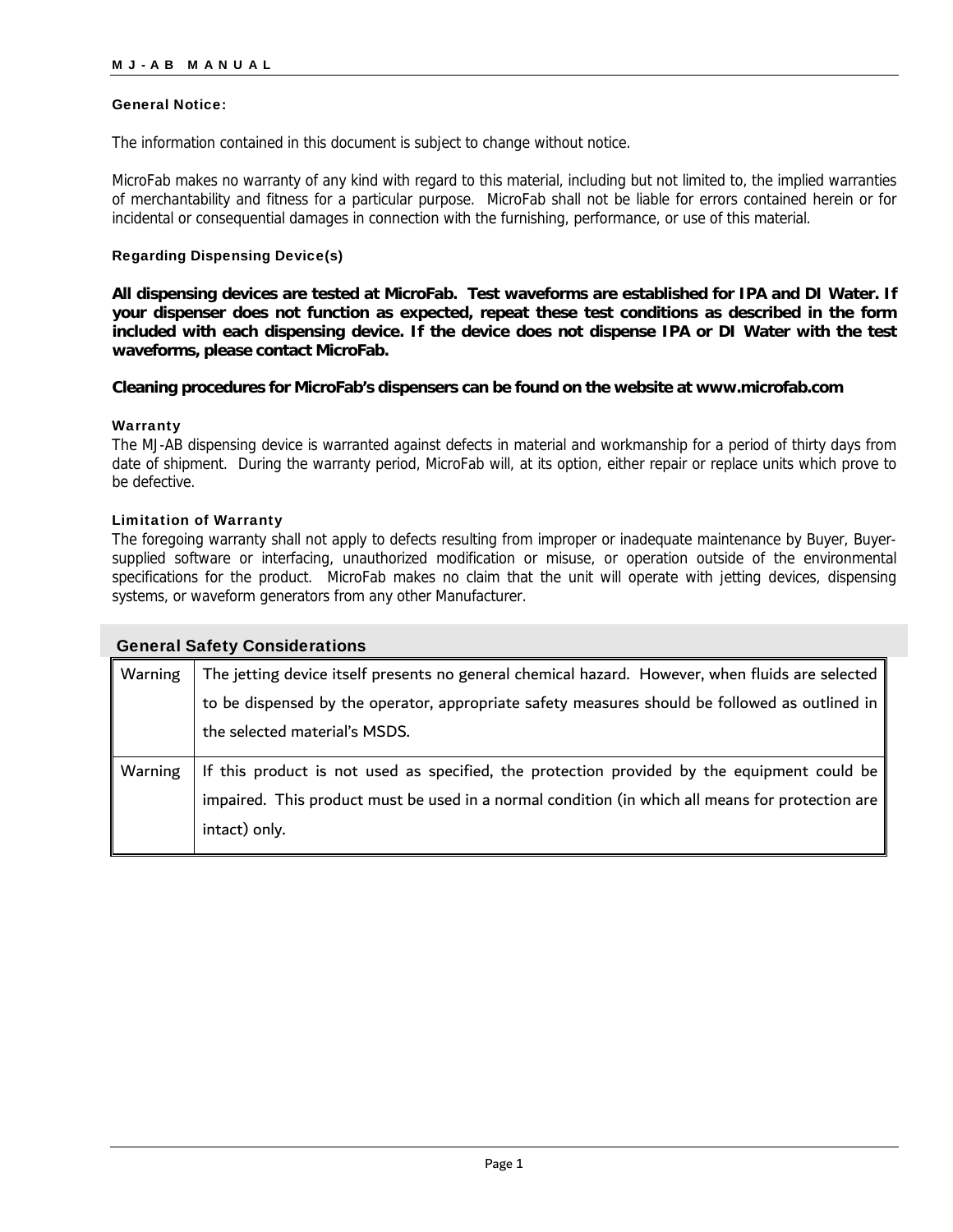### Introduction

MicroFab's MJ-AB low-temperature jetting device family has been developed to dispense single drops of solvents, water-based fluids, and inks. With proper fluid preparation and device maintenance, the jetting device will provide reliable delivery of fluid micro-drops. The jetting device can be provided with orifice sizes ranging from 20-80 (MJ-ABL-01; 20-120) microns. Depending on the operating parameters and the fluid, these devices can produce drops ranging from 20-300 picoliters in volume for standard orifice sizes (20-80 microns), and larger than 300 picoliters for MJ-ABL-01 with orifices ranging from 85-120 microns.

## Technical Specification

#### Physical Dimensions

- Dimensions for the MJ-AB-01 device are shown in Figure 1.
- Tip extensions: Up to 15mm



*Figure 1 - Physical Dimensions of MJ-AB-01 (in inches)* 

#### MJ-AB Device Family

- MJ-AB-01: Barb fitting low temperature microdispensing device; orifice diameters 20-80μm.
- MJ-AB-04: Barb fitting low temperature microdispensing device; orifice diameters 20-80μm. Tip extension 7.5 mm.
- MJ-AB-15: Barb fitting low temperature microdispensing device; orifice diameters 20-80μm. Tip extension 15 mm.
- MJ-ABP-01: Barb fitting low temperature microdispensing device. Protected tip. Orifice diameters 20-80μm.
- MJ-ABL-01: Large diameter barb fitting low temperature microdispensing device. Orifice diameters 20- 120μm.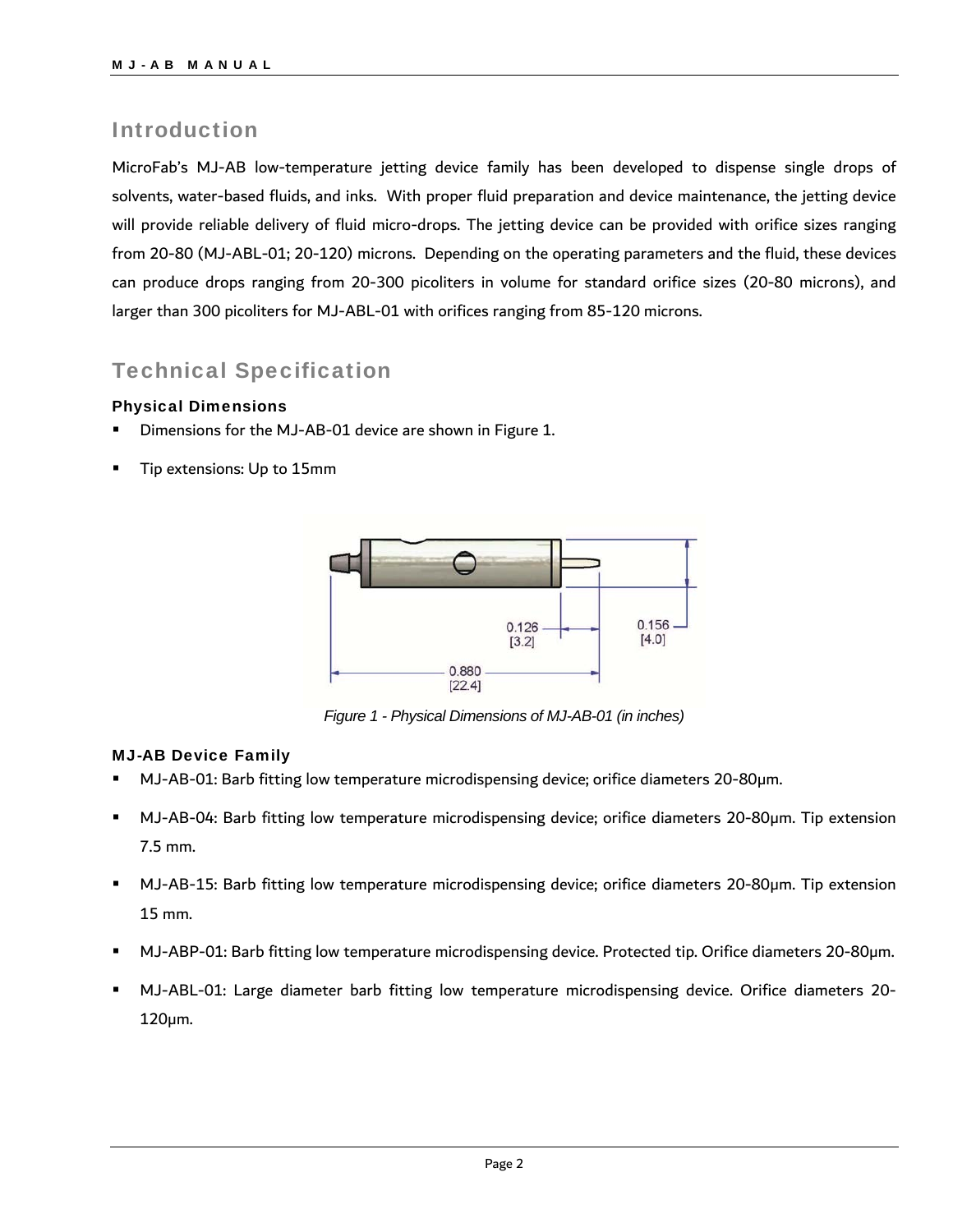

*Figure 2 - MJ-AB Device Family* 

#### Power Requirements

Required power – 110 - 240VAC/2A max; 50/60 Hz for CT-M5-01 JetDrive™ 5 electronics.

| <b>Compatible Materials</b>                 |                                                                      | Specifications                         |                                                |
|---------------------------------------------|----------------------------------------------------------------------|----------------------------------------|------------------------------------------------|
| Organic<br>Solvents                         | alcohols, ketones, aliphatics,<br>aromatics, dipolar solvents        | Standard orifice<br>diameters          | 20-80µm, 5µm intervals, 80-120µm<br>for MJ-ABL |
| Aqueous<br><b>Biffers</b><br>Other          | nucleic acids, proteins, cells<br>amino acids, lipids, biodegradable | Standard orifice<br>diameter tolerance | $±1 \mu m$                                     |
| <b>Biologicals</b>                          | polymers                                                             | Printhead for MJ-AT,                   | PH-46, PH-47                                   |
| Electronic                                  | fluxes, photoresists, epoxies,                                       | MJ-ATP                                 |                                                |
| <b>Materials</b>                            | polyimides, electroactive polymers,                                  | Printhead for MJ-AL                    | <b>PH-41</b>                                   |
| Particle                                    | pigments, latex spheres, metal                                       |                                        |                                                |
| Suspensions                                 | particles, Teflon, phosphors, ferrites,                              | Printhead for MJ-AB,<br>MJ-ABP         | PH-43                                          |
| Other                                       | sol-gels, thermoplastics, thermosets,                                |                                        |                                                |
|                                             | acrylics, >1M salt solutions,                                        | Fluid viscosity                        | $3-20c$ Ps                                     |
|                                             | photographic developer, fuels,<br>aqueous adhesives, odorants        | Fluid surface tension                  | 20-70 dynes/cm                                 |
| <sup>e</sup> compatibility excludes O-rings |                                                                      | Fluid pH                               | $2 - 11$                                       |

#### Specification Tables

#### Pneumatic Control

Depending upon the fluid characteristics and the position of the reservoir to the jetting device, positive or negative pressure control may be required. MicroFab's single channel CT-PT-21 pneumatics controller is designed to provide pressure control for one dispensing device. The CT-PT-21 controller requires a pressure source up to 3000mmHg (MAX) and vacuum source up to -300mmHg. The CT-PT4 can provide pneumatics control for up to 4 devices.

Pressure at the jetting device can also be regulated by raising or lowering the fluid reservoir relative to the device orifice.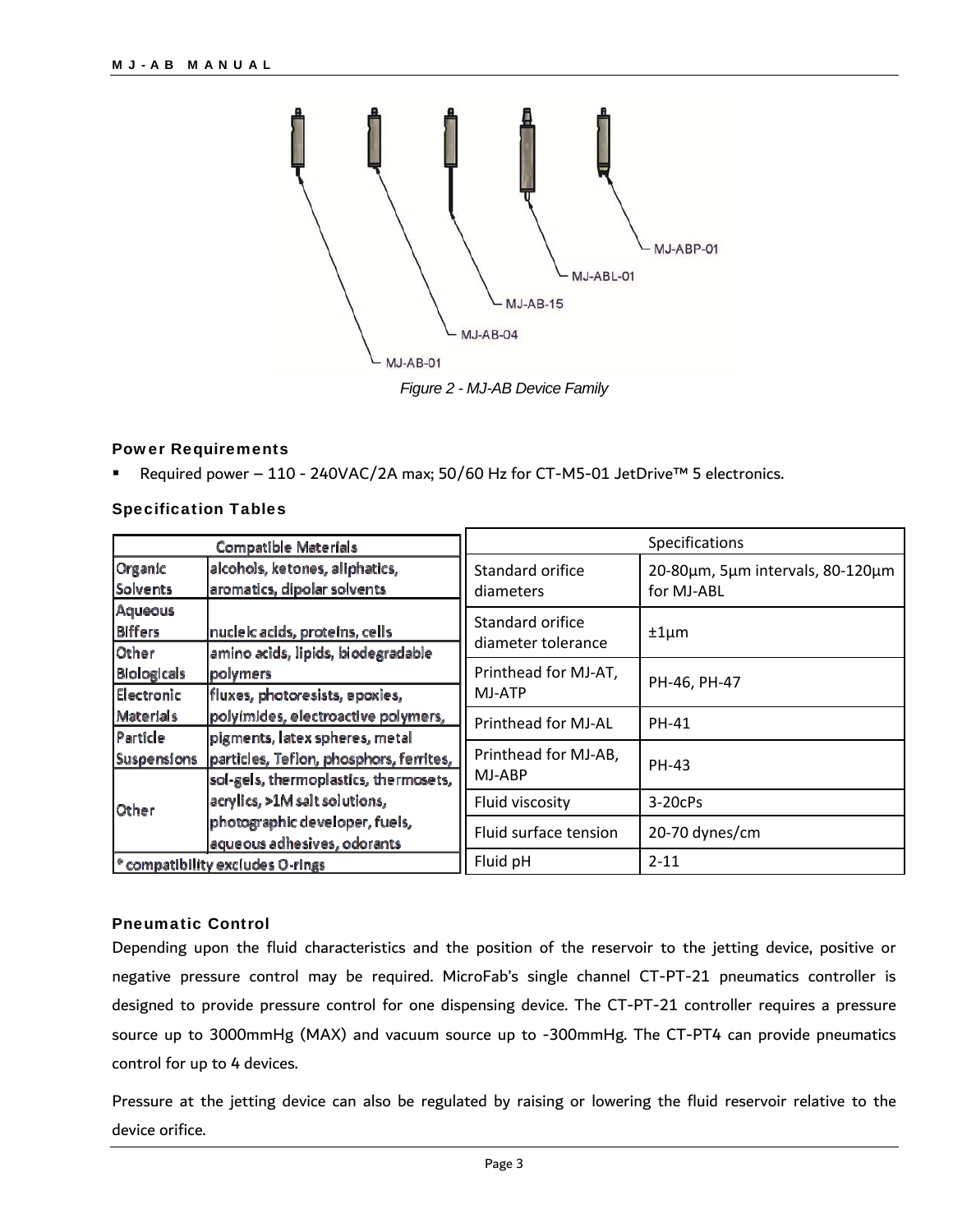#### Electrical

The CT-M5-01 JetDrive™ 5 Controller is designed to provide a waveform pulse to the jetting device to generate droplets. This waveform is controlled via the JetServer™ or Jetlab™ software package. Instructions for using the JetServer™ or Jetlab™ program to create waveforms are included in their respective manuals. To understand how inkjet dispensing works please refer to the Principles of Inkjet Tutorial. An example of this waveform is shown in Figure 3 below.



*Figure 3 - Example of dispensing waveform*

#### Operational Voltage Limits

To prevent the depoling of the piezoelectric actuator, the low-temperature MJ-AT jetting device should be operated with *maximum positive voltage* of 70V at room temperature and drop generations frequencies under 1kHz. If no droplets are generated using unipolar waveform of positive 70V, then a bipolar waveform, as shown above in Figure 2, can be employed. The bipolar waveform can have positive and negative voltages and can be offset (negative  $V_0$ ) such that the positive voltage is maintained *under* 70V.

#### Range of environmental conditions

The MJ-AB device has been successfully operated in the temperature range of 20 $^{\circ}$  to 50 $^{\circ}$  C. It is intended for use in a normal laboratory environment.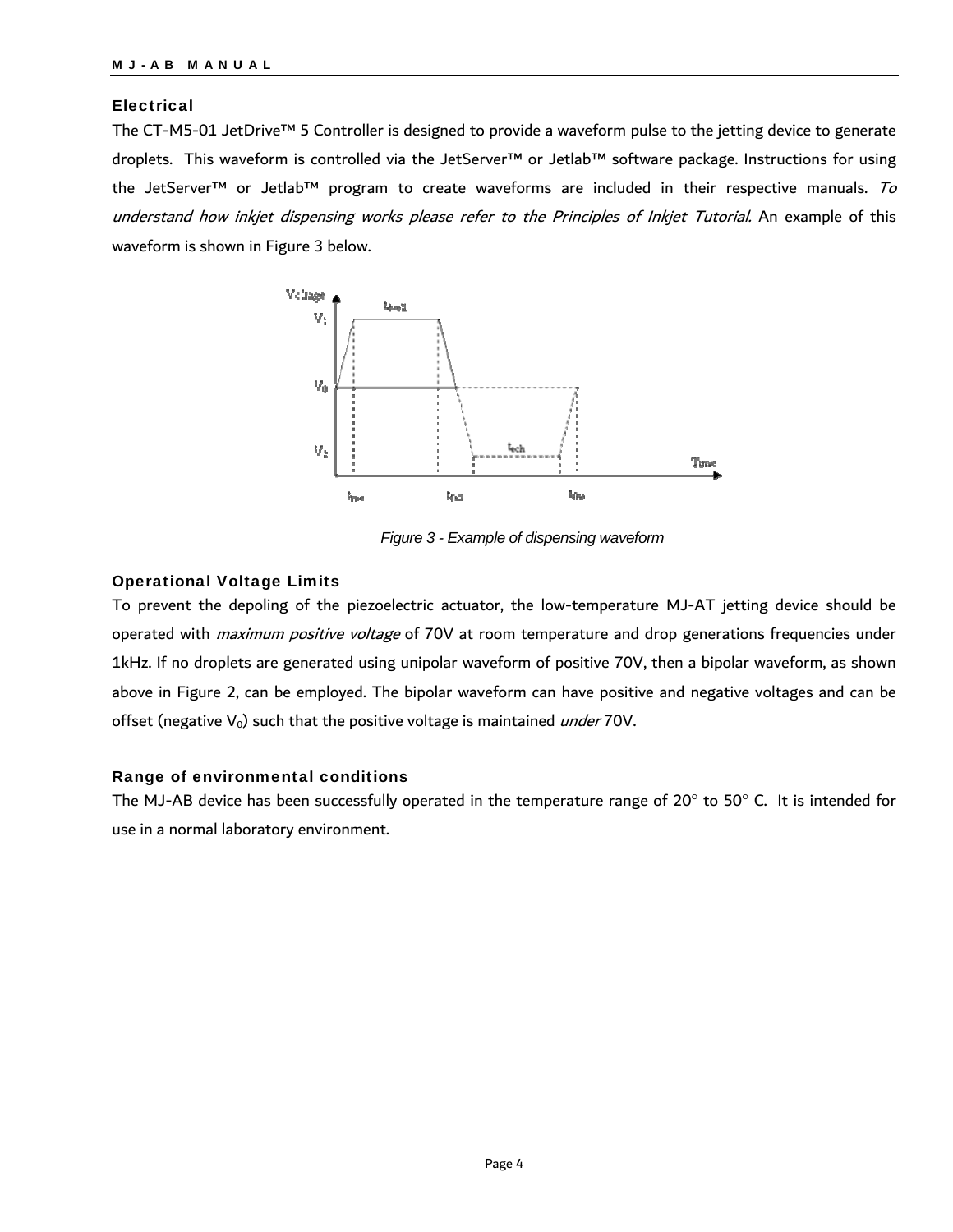

*Figure 4 - Shipping Contents* 

#### Shipment Contents (Figure 4 above)

- **MJ-AB** jetting device
- Tip Cover (installed)
- Plastic Bag (jetting device inside)

All MJ-AB devices are individually packaged in a bag inside a plastic box. The glass tip of the jetting device will be covered by a protective shell. After verifying the box label indicates the correct orifice diameter, remove the device and inspect it. To remove the protective cap, carefully pull the cap directly away from the device to prevent breaking the dispenser's glass tip.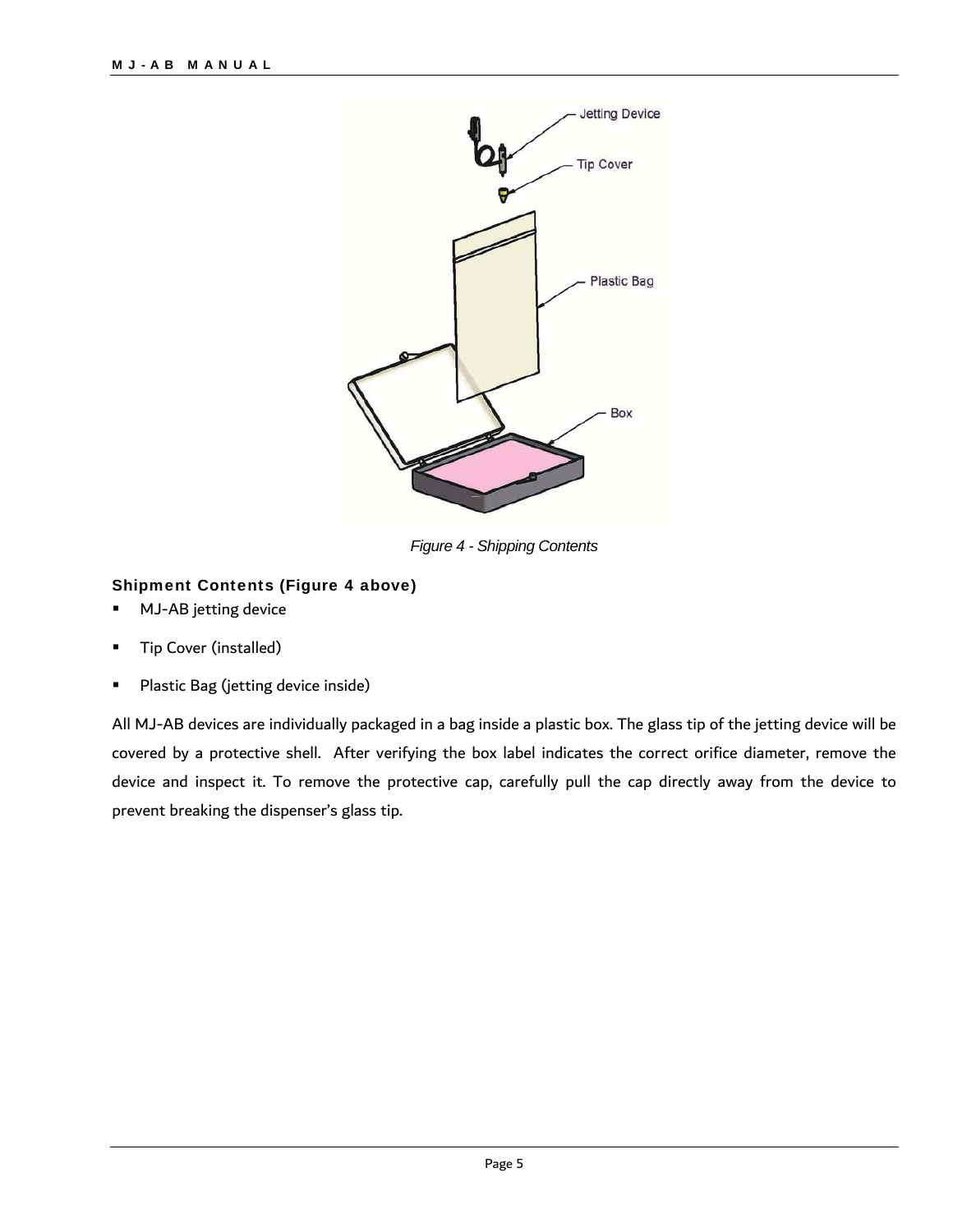#### Mounting

MicroFab's MJ-AB devices can be used in the PH-43 printhead or a user supplied mounting provided the tubing connection attaches to the barb fitting at the fluid inlet on the dispensing device. The barb fitting of MJ-AB devices can be attached directly to C-Flex tubing. Another option is to slip the PTFE microbore tubing, 0.022 x 0.042 in (0.55x1 mm) E-06417-21 into a small section (6.0mm) of C-Flex tubing, 0.031 x 0.094 in (0.7x2.3 mm) E-06422-01 that has been slipped over the barb fitting on the device, as shown in bottom device in the Figure 5. The C-Flex tubing or PTFE microbore tubing can then be connected to the syringe barrel adapter described below by inserting the metal needle end of a female luer fitted blunt needle into the C-Flex tubing (18 gauge needle part # 5118-B) or PTFE microbore tubing (22 gauge needle part # 5122-B) from EFD, Inc. (www.efdinc.com). The tubing should be flushed thoroughly with filtered fluid to remove particulate material prior to connecting to the device.



Figure 5 - Connecting fluid tubing to the barb fitting